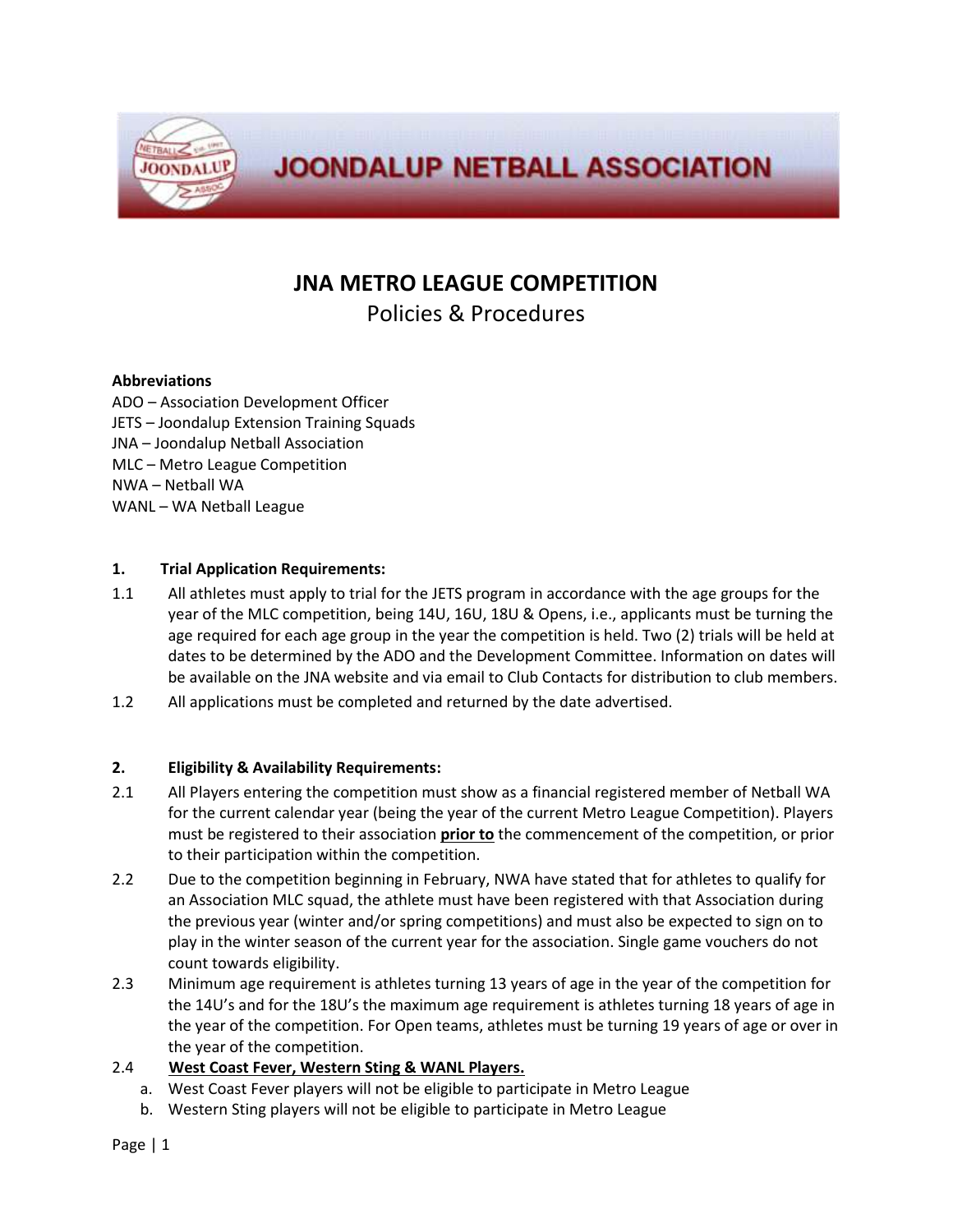- c. Any player who has signed on to a WANL club for the current year of the Metro League Competition, will not be eligible to participate in MLC. However, should a player participating in the current MLC be then selected for a WANL squad after the MLC player registration closing date, or anytime during the MLC season, the player will be permitted to continue playing for the association's MLC team.
- d. Players that are listed as a 'Train on' Player for the current season of WANL are eligible to play in MLC.
- 2.5 Athletes **must** attend and participate at **all** trials. If an athlete is unable to attend one of the trials for medical reasons, or school/work commitments, their selection/non-selection will be based on feedback from selectors from the one trial they attended. Notification must be sent to the JNA office advising of reason for not being able to attend one of the trials and provide supporting documentation.

Note: If for medical reasons then a medical certificate must be produced prior to the trials and a medical clearance certificate before participating further.

- 2.6 Athletes who are selected into the program are expected to be available for all dates of the competition. This includes, but is not limited to, training sessions, uniform fitting and distribution, team photos and JETS presentation night (if applicable). These dates are to be advised.
- 2.7 All athletes representing JNA must adhere to the NWA Metro League Competition Rules & Regulations, JNA Policies, Procedures, By-Laws, Codes of Conduct & Behaviour, the Netball Australia Member Protection Policy and must pay **all fees** relating to the Metro League Competition.
- 2.8 It is a requirement that all athletes selected into a JNA MLC team complete and sign the JNA MLC Athlete Acceptance & Commitment Form (including the parent/guardian if athlete is under 18yrs of age).
- 2.9 The Development Committee will name 10 athletes per JNA team (with the option to increase to more athletes if the Development Committee deems it necessary).
- 2.10 Coaching staff for MLC:
	- a) It is the JNA policy that JNA Coaches are not to coach teams that include their own children.
	- b) Coaching eligibility & minimum accreditation: Coach: Intermediate Accreditation
		- Assistant: Development Accreditation
- 2.11 Umpires for MLC: (Refer to JNA Umpiring Policies & Procedures on website for copy of full document)
	- a) Umpires for 14U & 16U divisions, must hold a minimum National C Badge for at least one (1) year prior to the event and working towards B Badge, to be eligible to umpire at Metro League. They must also be registered to their Member Association via the online MyNetball form by the specified date from NWA. The Association AUDO will choose and then provide umpires for these divisions.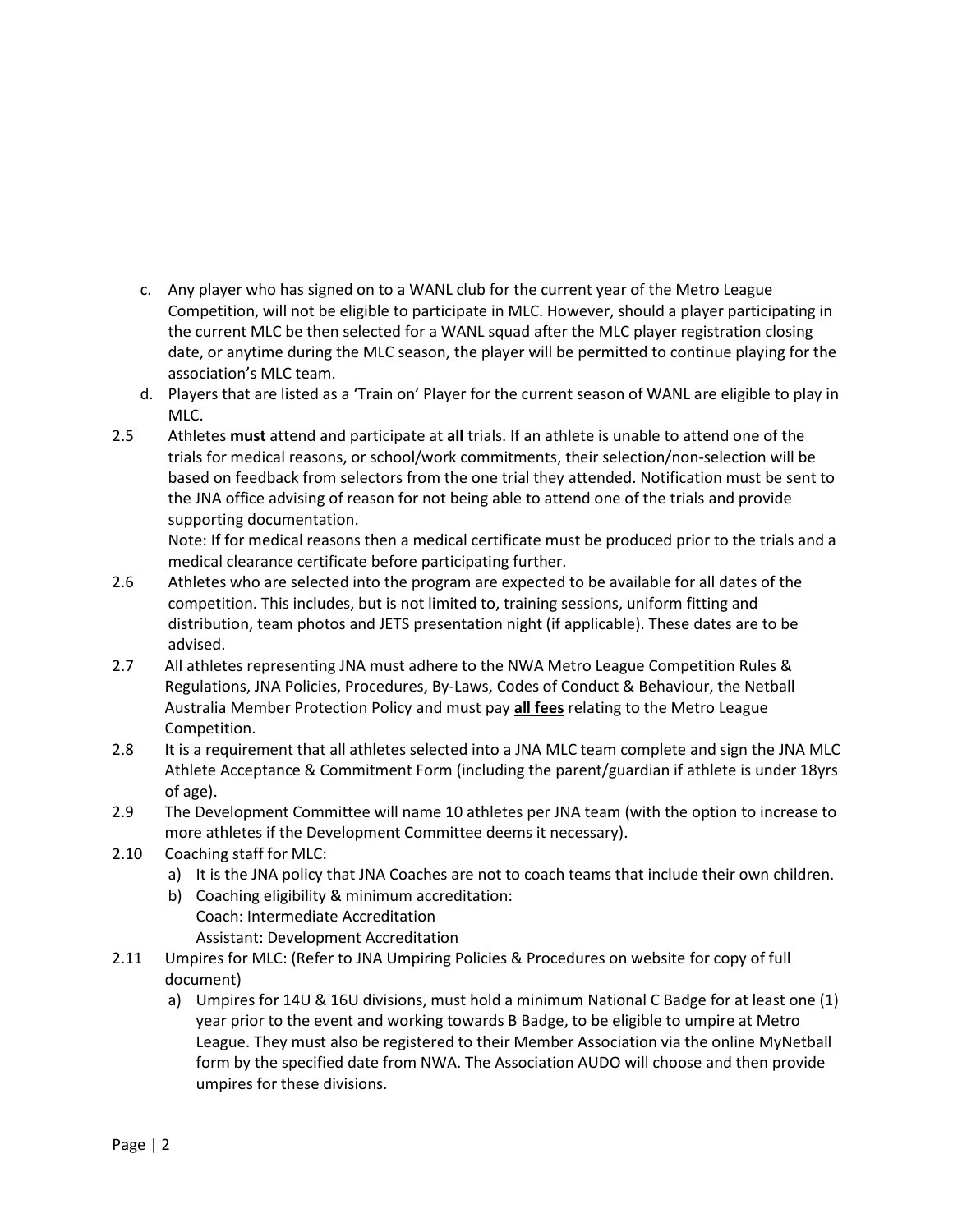- b) Open & 18U age division umpires must hold a minimum National B Badge. Associations will register the umpires for allocation. To be eligible the umpire must be TID'd by either the JNA AUDO or a NWA official and then NWA will be responsible for allocating the umpires for these divisions.
- c) Umpires are expected to represent the Association in a professional manner in accordance with the JNA Policy and Procedure Handbook and Codes of Behaviour.

## **3. Training Requirements:**

3.1 All athletes are required to attend **all** training sessions.

3.2 If an athlete is unable to train due to injury, or unable to attend training for any other reason, the Coach and the Manager must be informed as soon as possible, via phone or email, prior to the training session.

3.3 If an athlete is injured, they are still required to attend and observe the training sessions. (Refer to 4.4)

3.4 If an athlete is unwell/sick they are to remain at home then return to training when well.

3.5 If athletes require any taping/strapping/braces then they should be prepared prior to the training sessions and prior to attending the games during the competition.

3.6 If an athlete misses 2 or more training sessions, without a medical reason, then this will/may lead to their release from the competition and another athlete taking their place. This decision would be made in consultation with the ADO, JNA Development Committee, Lead Coaches, parents and athlete.

### **4. Injuries & Medical Clearances:**

4.1 Any athlete who is unable to train due to injury must be reviewed by an appropriately qualified Healthcare Provider who has a Provider Number. A medical certificate must be provided to JNA. 4.2 The Coach and Manager must be kept informed of treatment and prognosis after each review with the Healthcare Provider.

4.3 Any injury that requires extensive treatment, which means an athlete cannot attend and/or participate in training for an extended period, may result in that athlete being released from the competition. This decision will be made in consultation with the ADO, Development Committee, Lead Coaches, parents and athlete, taking into consideration all medical information from the Healthcare Provider.

4.4 Injured athletes cannot return to training, or playing, until a written medical clearance, from the Healthcare Provider, is given to the ADO, or Development Committee, who is responsible for passing this information on to the Coach.

### **5. Behaviour Expectations:**

5.1 Athletes, Coaches & Managers must remember that selection for the MLC teams means that they are representing the Association and as such are expected to follow the JNA Code of Conduct at all times.

5.2 Athletes, Coaches and/or Managers who break this Code of Conduct, or, who consistently display poor behaviour and/or attitude towards coaches, team mates, other athletes, umpires or any other person involved within the Metro League Competition may be released from the squad & the competition, with **no refund** of fees paid.

5.3 Athletes and/or Coaches who break this Code of Conduct whilst playing or coaching at **Club level,**  during the JNA winter or spring seasons **prior to or leading up to** the competition, may be released from the squad & competition with **no refund** of fees paid. This decision will be made in consultation with the Committee, ADO, Coaches, parents and athlete.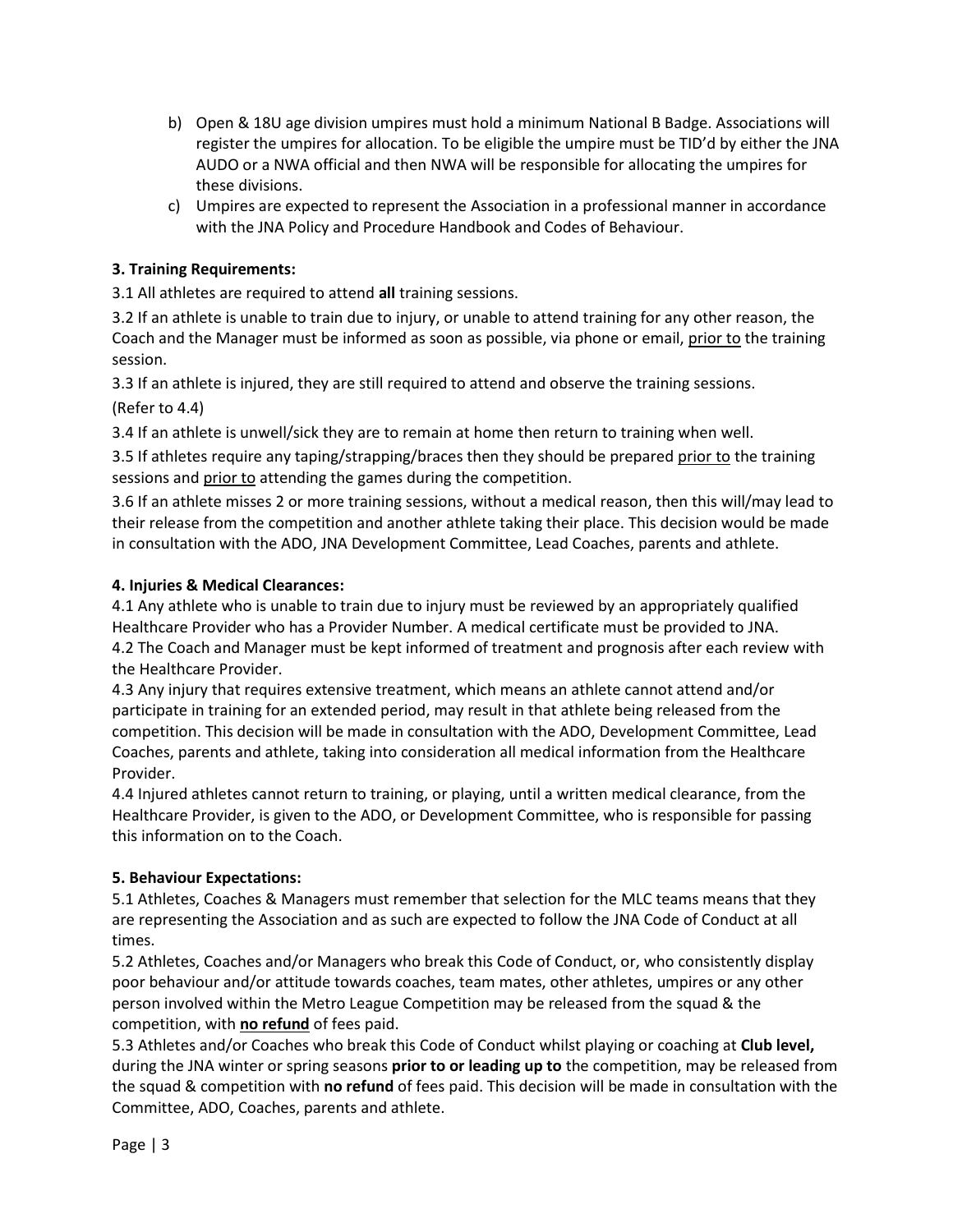5.4 The ADO, or a member of the Development Committee, may arrange a suitable time at the start of the program to meet with the parents of athletes to explain the ethos of the program and its expectations and also to cover the rules of the competition during the MLC.

## **6. Uniforms & Trial Clothing:**

- 6.1 Athletes and Coaches are not permitted to wear any club identifying clothing/accessories during the trials and/or at training, including but not limited to socks, shorts, skirts/skorts, leggings, shirts, jumpers or bags.
- 6.2 The Association provides a playing uniform, on loan, for athletes selected for the MLC JNA representative teams to participate in. These uniforms are to be returned to JNA at the end of the competition. The uniform must not be altered.
- 6.3 This uniform is only to be worn when representing the Association over the Metro League Competition, or as requested (e.g., team photos), but not to be worn for training or at any other time.
- 6.4 Athletes must **return the uniform** to their team's Managers on the final day of the competition. Therefore, a change of clothes will be required for the final day of the competition.
- 6.5 Should an athlete's uniform be returned damaged, stained etc. an assessment will be made and an account will be issued from JNA for the appropriate value for the replacement/repair, laundering etc. Should an athlete not return their full JNA uniform then they will be required to pay the total current replacement costs of the items. If not paid then they may be considered unfinancial and may not be eligible for participation in further trials or carnivals/competitions.
- 6.6 Athletes must wear appropriate **black** sports briefs under their uniform and are responsible for providing their own.
- 6.7 As part of the MLC uniform athletes will be required to wear the JNA MLC warm up t-shirt over their uniforms during the competition. The cost of the t-shirt will be incorporated in the total competition fee and the warm up t-shirt will remain with the athlete after the competition ends.
- 6.8 Athletes may purchase a squad training singlet (optional) to be worn at MLC training sessions.
- 6.9 Coaches are required to wear the allocated JNA polo shirts to training and the competition games. The polo shirts must be returned to the Team's Manager immediately after the competition ends.
- 6.10 Managers are required to wear the allocated JNA polo shirts to the competition games. The Manager is to return the athlete's uniforms, including the Coach & Manager polo shirts, to the JNA Uniform Coordinator at a time allocated. Managers are to advise athletes that uniforms are to be laundered in accordance with instructions (hand wash or gentle machine wash) during the competition (uniforms must not be placed in a dryer). The athlete's uniforms, Coach and Manager polo shirts are to be laundered, as mentioned above, and returned to the JNA Uniform Coordinator, unless advised that JNA will be laundering all uniforms after the competition.
- Managers must also return the game bag and any other equipment to the ADO by the date advised. 6.11 Athletes, Coaches, Managers and/or JNA Officials are to wear **black** only coloured **track pants, trousers, or skirts** with their JNA uniform/s during the competition, including for photos. No club or other coloured jackets/tops/bottoms to be worn during the competition or for photos.

## **7. Costs & Payments:**

7.1 Actual costs may vary from year to year dependent upon the Association costs for the program, which includes, but is not limited to, Warm up T-shirt, Competition Entry Fees, Coaching & Umpiring payments & uniform hire.

7.2 There are different payments for each phase. Fees will be confirmed at the time of registration &/or acceptance into the next phase each year.